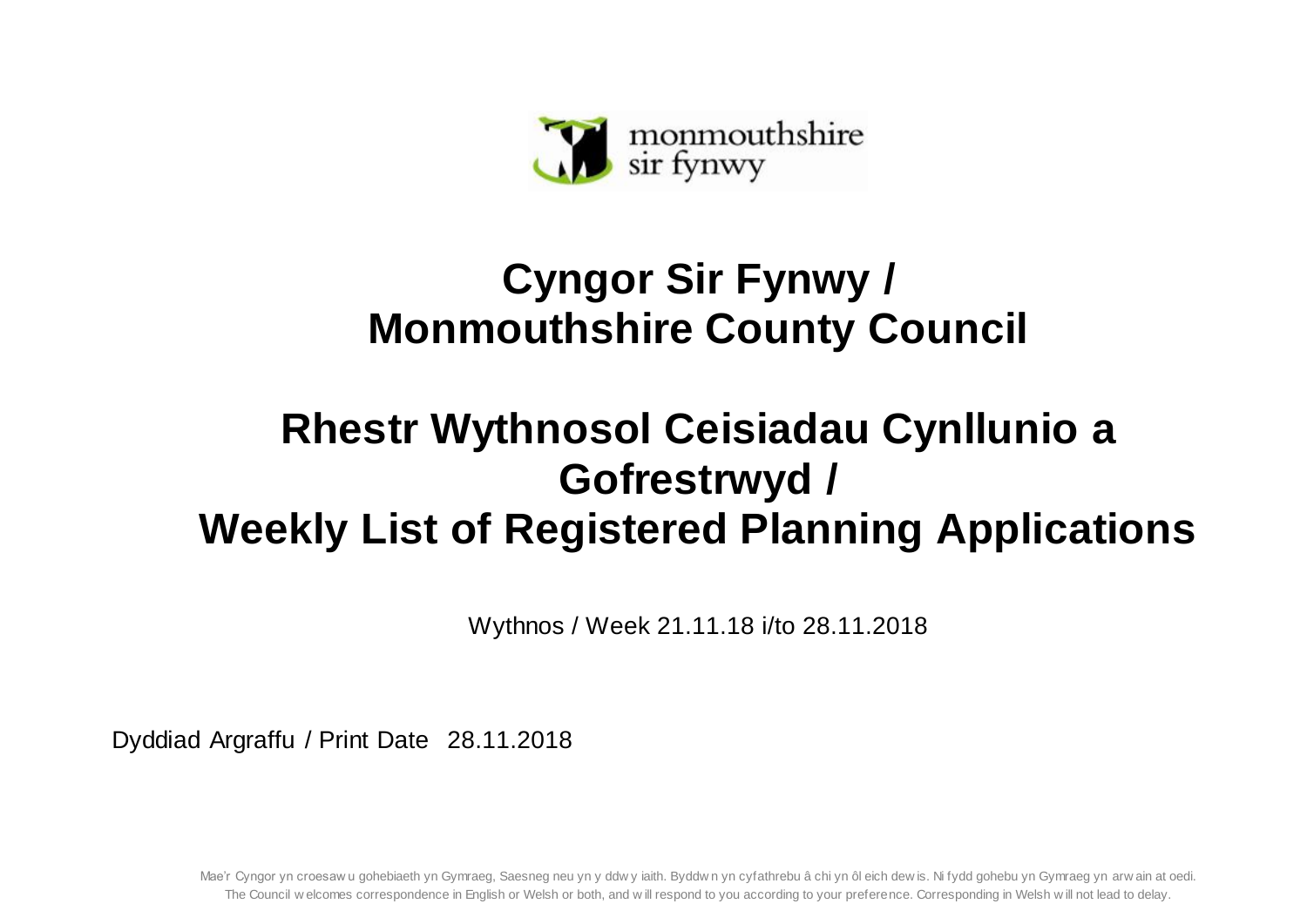| <b>Ward/ Ward</b>                                                                    | <b>Rhif Cais/</b><br><b>Application</b><br><b>Number</b>               | Disgrifia d o'r<br>Datblygiad/<br><b>Development</b><br><b>Description</b> | <b>Cyfeiriad Safle/</b><br><b>Site Address</b>                                                          | <b>Enw a Chyfeiriad yr</b><br>Ymgeisydd/<br><b>Applicant Name &amp;</b><br><b>Address</b>                                 | <b>Enw a Chyfeiriad</b><br>yr Asiant/<br><b>Agent Name &amp;</b><br><b>Address</b>                                                    | <b>Math Cais/</b><br><b>Application</b><br><b>Type</b> | Dwyrain/<br>Gogledd<br>Easting/<br><b>Northing</b> |
|--------------------------------------------------------------------------------------|------------------------------------------------------------------------|----------------------------------------------------------------------------|---------------------------------------------------------------------------------------------------------|---------------------------------------------------------------------------------------------------------------------------|---------------------------------------------------------------------------------------------------------------------------------------|--------------------------------------------------------|----------------------------------------------------|
| <b>Crucorney</b><br>Plwyf/ Parish:<br>Crucorney<br>Community<br>Council              | DM/2018/01783<br>Dyddiad App. Dilys/<br>Date App. Valid:<br>29.10.2018 | Change of use of<br>barn to holiday<br>accommodation                       | <b>Tyr Goytre</b><br>A465 Lancaster<br>Arms To Great<br>Goytre Farm<br>Pandy<br>Monmouthshire<br>NP78EB | Mr M Meredith<br><b>Tyr Goytre</b><br>Pandy<br>Monmouthshire<br>NP7 8EB                                                   | Mr D Glasson<br>David Glasson<br><b>Planning Limited</b><br>47 Cooper Road<br><b>Bristol</b><br><b>BS9 3QZ</b><br>United Kingdom      | Planning<br>Permission                                 | 334646<br>223413                                   |
| <b>Crucorney</b><br>Plwyf/ Parish:<br>Crucorney<br>Community<br>Council              | DM/2018/01889<br>Dyddiad App. Dilys/<br>Date App. Valid:<br>16.11.2018 | Single Story rear<br>Extension                                             | 15A Werngifford<br>Pandy<br>Abergavenny<br>Monmouthshire<br>NP78RS                                      | Mr & Mrs Judd<br>15A Werngifford<br>Pandy<br>Abergavenny<br>Monmouthshire<br>NP78RS                                       | Mr Richard Purkiss<br><b>RP</b> Architectural<br><b>Services</b><br>7 Glanmoor<br>Gilwern<br>Abergavenny<br>NP7 0DT<br>United Kingdom | Householder                                            | 333470<br>221454                                   |
| <b>Llanfoist</b><br>Fawr<br>Plwyf/ Parish:<br>Llanfoist Fawr<br>Community<br>Council | DM/2018/01904<br>Dyddiad App. Dilys/<br>Date App. Valid:<br>21.11.2018 | New external<br>communal areas,<br>stores and<br>landscaping.              | <b>Grove Mansions</b><br>Grove Avenue<br>Llanfoist<br>Monmouthshire                                     | <b>Doyle</b><br>Monmouthshire<br><b>Housing Association</b><br>Nant Y Pia House<br>Pontypool<br>NP4 0JJ<br>United Kingdom | Mr Mike Swain<br>MPS Surveying &<br>Design Ltd<br>23A Monk Street<br>Abergavenny<br>NP7 5ND<br>United Kingdom                         | Planning<br>Permission                                 | 328960<br>212940                                   |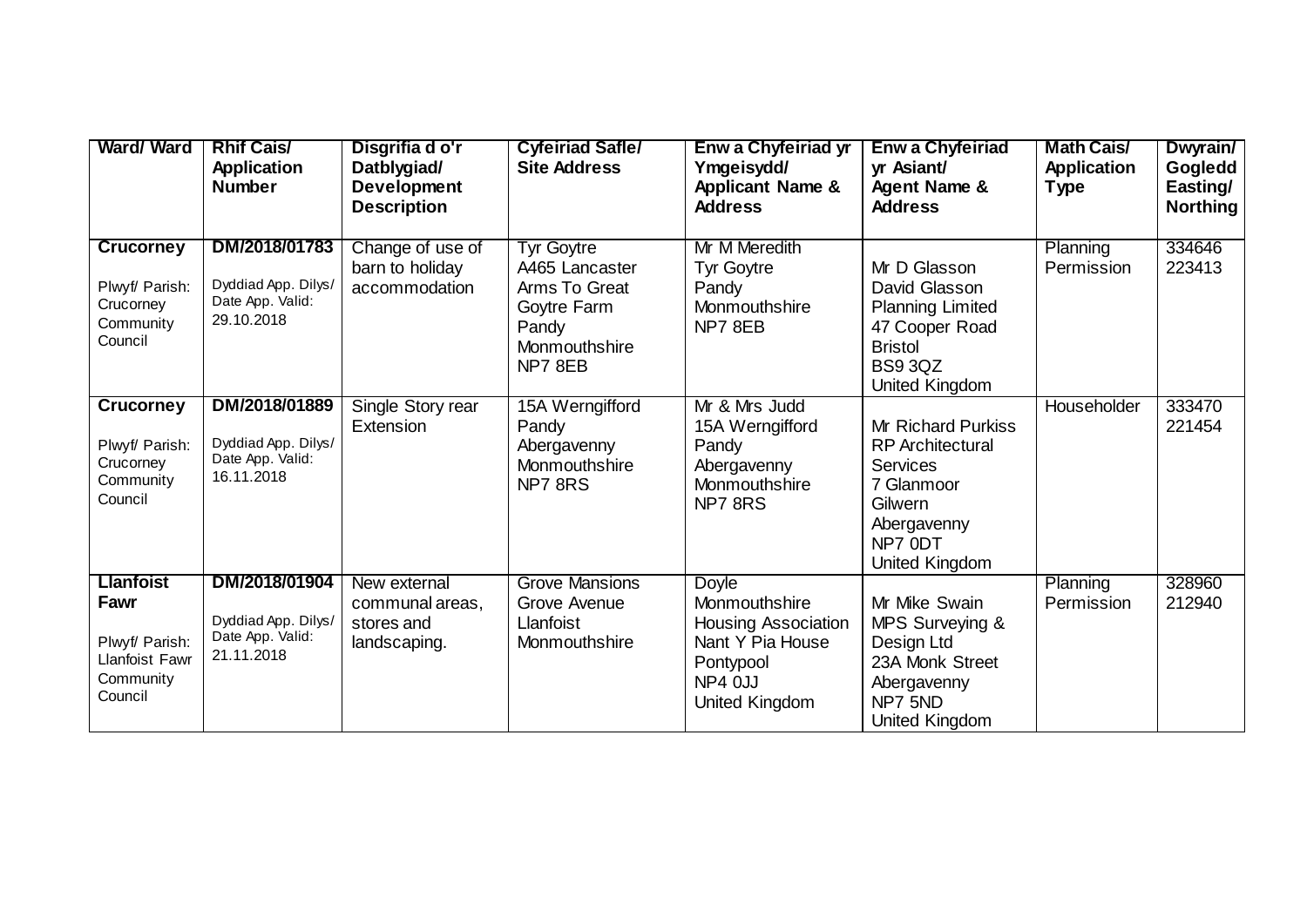| <b>Cantref</b><br>Plwyf/ Parish:<br>Abergavenny<br>Town Council                  | DM/2018/01887<br>Dyddiad App. Dilys/<br>Date App. Valid:<br>12.11.2018 | Refurbishment of<br>existing cottage<br>including<br>conversion of<br>storage buildings to<br>domestic<br>accommodation                                                                                                                      | <b>Chapel Farm House</b><br>Pentre Road<br>Abergavenny<br>Monmouthshire<br>NP7 7BE                                                                    | Dr M Barkham<br><b>Chapel Farm House</b><br>Pentre Road<br>Abergavenny<br>Monmouthshire<br>NP7 7BE                                                         | Ms Catherine<br><b>Roberts</b><br><b>CRSH</b> architecture<br>and energy<br>One the Orchard<br>Llanellen Road<br><b>Llanfoist</b><br>Abergavenny<br>NP7 9NF<br>United Kingdom | Householder                | 328989<br>215210 |
|----------------------------------------------------------------------------------|------------------------------------------------------------------------|----------------------------------------------------------------------------------------------------------------------------------------------------------------------------------------------------------------------------------------------|-------------------------------------------------------------------------------------------------------------------------------------------------------|------------------------------------------------------------------------------------------------------------------------------------------------------------|-------------------------------------------------------------------------------------------------------------------------------------------------------------------------------|----------------------------|------------------|
| <b>Priory</b><br>Plwyf/ Parish:<br>Abergavenny<br>Town Council                   | DM/2018/01900<br>Dyddiad App. Dilys/<br>Date App. Valid:<br>15.11.2018 | Discharge of<br>condition 3<br>(programme of<br>archaeological<br>works) from<br>planning consent<br>DC/2018/00006.                                                                                                                          | Unit 1<br><b>Thomas Industrial</b><br><b>Units</b><br><b>Lower Monk Street</b><br>Abergavenny<br>Monmouthshire<br>NP7 5LU                             | Mr Owen Jones<br>Peter Jones ILG Ltd<br>Unit 1<br>Thomas Industrial<br><b>Units</b><br><b>Lower Monk Street</b><br>Abergavenny<br>Monmouthshire<br>NP7 5LU | Mr Michael Swain<br>MPS Surveying and<br>Design Ltd<br>23A Monk Street<br>Abergavenny<br>NP7 5ND                                                                              | Discharge of<br>Condition  | 330267<br>214187 |
| <b>Mardy</b><br>Plwyf/ Parish:<br>Llantilio<br>Pertholey<br>Community<br>Council | DM/2018/01875<br>Dyddiad App. Dilys/<br>Date App. Valid:<br>09.11.2018 | <b>Reserved Matters</b><br>application for<br>details of the<br>layout, scale and<br>appearance of the<br>dwelling, the<br>means of access<br>thereto, and the<br>landscaping of the<br>site following<br>outline approval<br>DC/2017/00523. | Managers Park<br>Home<br><b>Blossom Touring</b><br>Park And Campsite<br>Wernddu Road<br>Llantilio Pertholey<br>Abergavenny<br>Monmouthshire<br>NP78BG | Mr James Harris<br><b>Blossom Touring</b><br>Park And Campsite<br>Wernddu Road<br><b>Llantilio Pertholey</b><br>NP78BG                                     | Mr Roger Field<br><b>FTAA LTD</b><br>6 High Street<br>Crickhowell<br>NP8 1BW<br>United Kingdom                                                                                | Reserved<br><b>Matters</b> | 332511<br>215083 |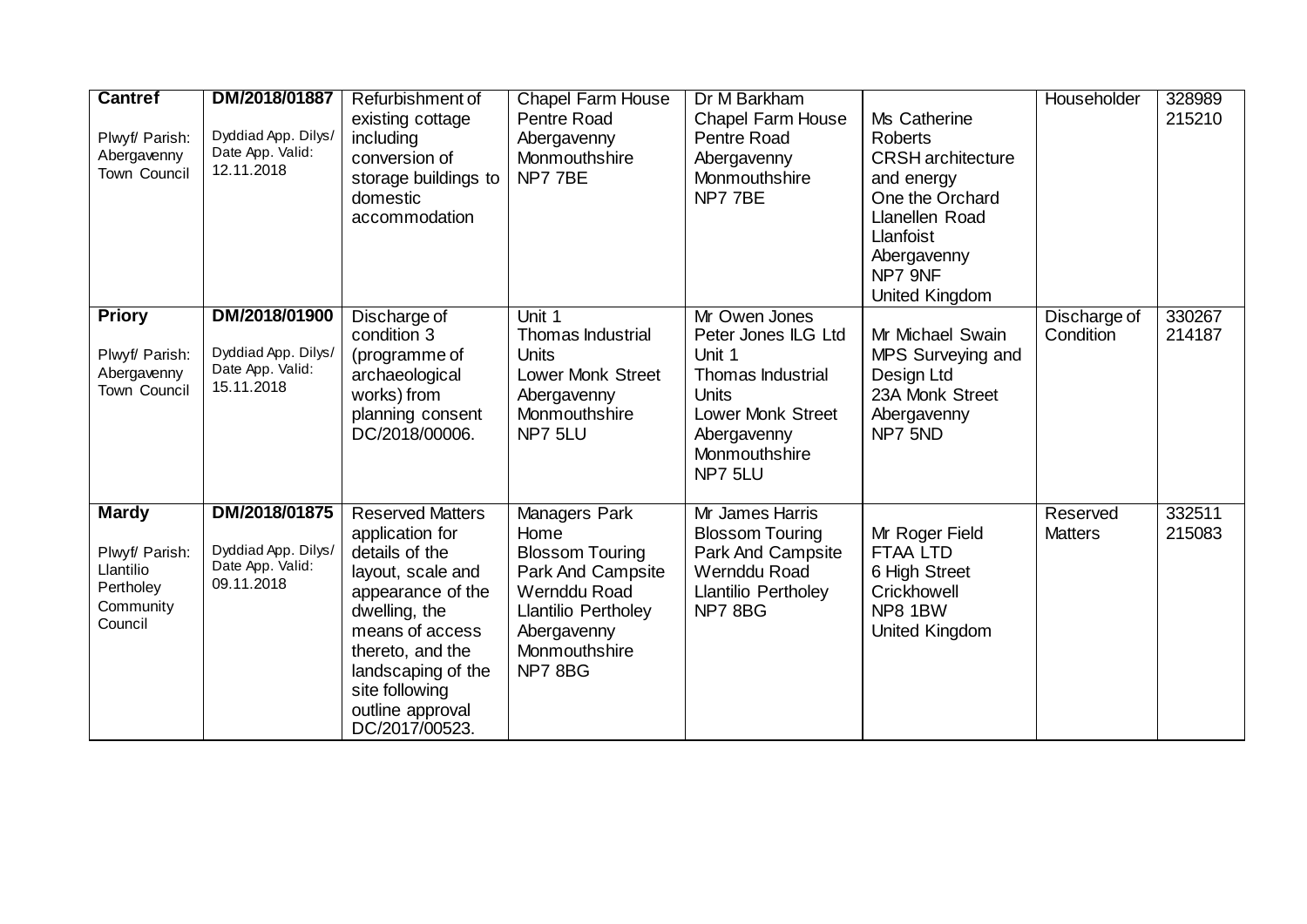| <b>Llantilio</b><br><b>Crossenny</b><br>Plwyf/ Parish:<br>Llangattock<br>Vibon Avel<br>Community                    | DM/2018/01886<br>Dyddiad App. Dilys/<br>Date App. Valid:<br>26.11.2018 | Discharge of<br>condition 3 and 7 in<br>relation to<br>DC/2017/01394.                                         | Plas Ivor<br>Hill House To<br>Llymon Brook<br>Cross Ash<br>Monmouthshire<br>NP78PT                                                 | Mr & Mrs Andrew<br><b>Phillips</b><br>Little Llan-Llwydd<br>Farm<br>Cross Ash<br>Abergavenny<br>NP7 8PW                  | Mr Tim Pitt-Lewis<br><b>Tim Pitt-Lewis</b><br>19 Elstob Way<br>Monmouth<br><b>NP25 5ET</b><br>United Kingdom                               | Discharge of<br>Condition                                 | 340494<br>218508 |
|---------------------------------------------------------------------------------------------------------------------|------------------------------------------------------------------------|---------------------------------------------------------------------------------------------------------------|------------------------------------------------------------------------------------------------------------------------------------|--------------------------------------------------------------------------------------------------------------------------|--------------------------------------------------------------------------------------------------------------------------------------------|-----------------------------------------------------------|------------------|
| Council<br><b>Llantilio</b><br><b>Crossenny</b><br>Plwyf/ Parish:<br>Llantilio<br>Crossenny<br>Community<br>Council | DM/2018/01888<br>Dyddiad App. Dilys/<br>Date App. Valid:<br>13.11.2018 | Demolition of steel<br>portal framed<br>building and<br>replacement with<br>three bay open<br>fronted garage. | <b>Little Owl Barn</b><br>(New House Barn<br>New House Farm)<br>Pant Lane<br>Penrhos<br><b>Usk</b><br><b>NP15 2LQ</b>              | United Kingdom<br>Mr Arde<br>112 Ashford Close<br><b>North</b>                                                           | Mr David Russell<br><b>Powells Chartered</b><br>Surveyors<br><b>Singleton Court</b><br><b>Business Park</b><br>Monmouth<br><b>NP25 5JA</b> | <b>Fast Track</b><br>Householder                          | 342057<br>213305 |
| Wyesham<br>Plwyf/ Parish:<br>Monmouth<br>Town Council                                                               | DM/2018/01920<br>Dyddiad App. Dilys/<br>Date App. Valid:<br>26.11.2018 | Timber framed pole<br>barn workshop for<br>the storage of farm<br>implements,<br>materials and tools.         | The Hill Farm<br>Orchard End<br>Wyesham<br>Monmouth<br><b>NP25 3TG</b>                                                             | Mr A Roberts<br>The Hill Farm<br><b>Orchard End</b><br>Wyesham<br>Monmouth<br>Monmouthshire<br><b>NP25 3TG</b>           | Mr David Russell<br><b>Powells Chartered</b><br>Surveyors<br><b>Singleton Court</b><br><b>Business Park</b><br>Monmouth<br><b>NP25 5JA</b> | Agric<br>Notification                                     | 351811<br>212766 |
| <b>Llanover</b><br>Plwyf/ Parish:<br>Llanover<br>Community<br>Council                                               | DM/2018/01488<br>Dyddiad App. Dilys/<br>Date App. Valid:<br>15.11.2018 | Installation of<br>through-floor lift                                                                         | The Coach House<br>Pant Y Goitre House<br>Llanvair Grange<br>Road<br>Llanfair Kilgeddin<br>Abergavenny<br>Monmouthshire<br>NP7 9BB | Mrs John<br>Pant Y Goitre<br>House,<br>The Coach House<br>Grange Road<br>Llanfair Kilgeddin<br>NP7 9BB<br>United Kingdom | Mr Ian Dunn<br>Architectural<br>Service<br>237<br>Baldridgeburn<br><b>DUNFERMLINE</b><br><b>KY12 9EG</b>                                   | <b>Fast Track</b><br>Listed<br><b>Building</b><br>Consent | 334798<br>208557 |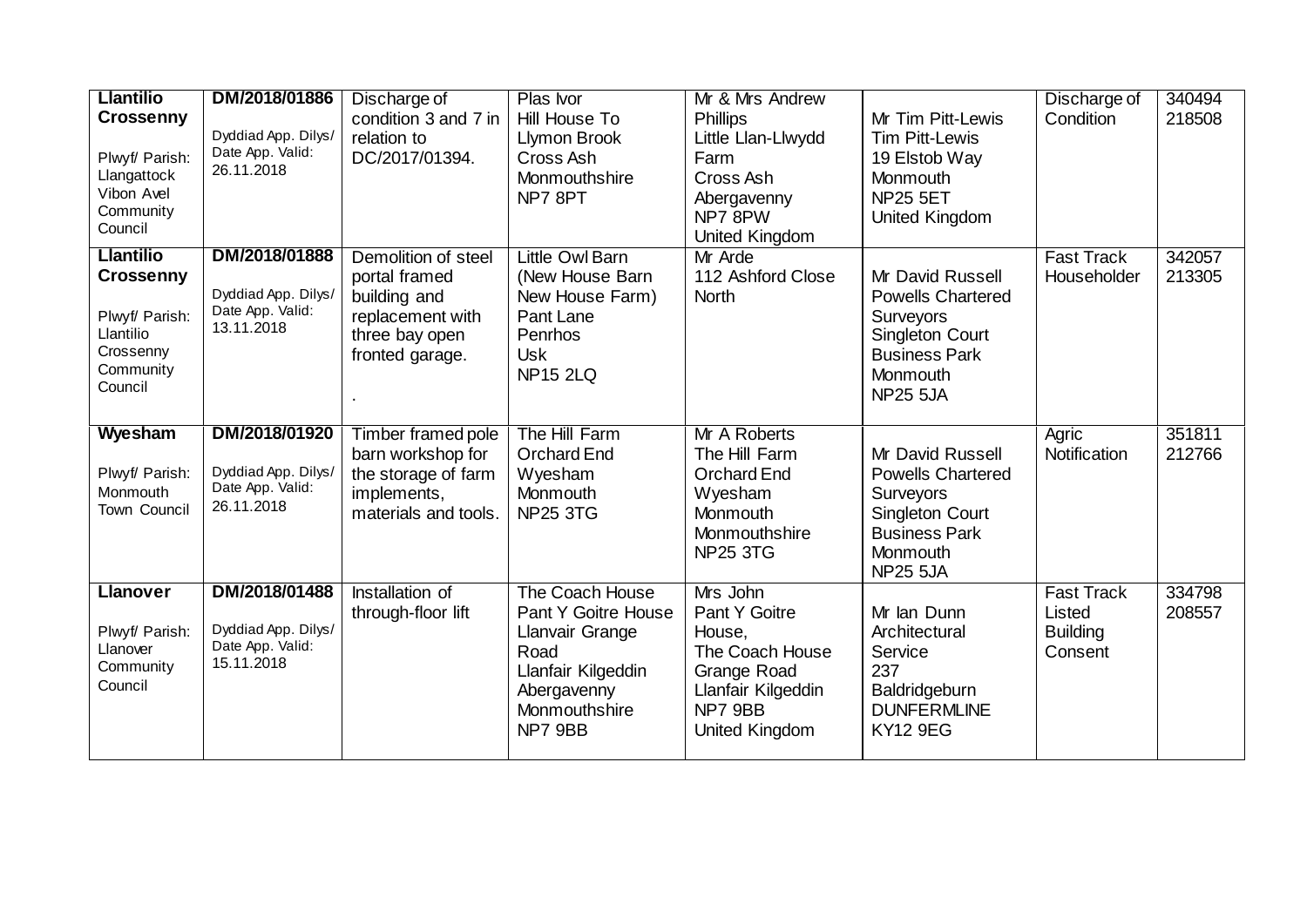| <b>Mitchel Troy</b><br>Plwyf/ Parish:<br><b>Mitchel Troy</b><br>Community<br>Council | DM/2018/01730<br>Dyddiad App. Dilys/<br>Date App. Valid:<br>26.11.2018 | Erection of a shed<br>to store Hay and<br>Straw for winter.                                                                                | Cefn Garw Farm<br><b>Upper Red House</b><br>Abbey Bridge<br>The Hendre<br>Monmouth<br>Monmouthshire<br><b>NP25 5EP</b>                    | Mr Alan Jones<br>Cefn Garw Farm<br><b>Upper Red House</b><br>Abbey Bridge<br>The Hendre<br>Monmouth<br>Monmouthshire<br><b>NP25 5EP</b>  | Mr Robert Hoggins<br>The Bungalow<br>Whitecastle<br>Abergavenny<br>NP7 8UD                                                                      | Agric<br>Notification                                   | 343842<br>213042 |
|--------------------------------------------------------------------------------------|------------------------------------------------------------------------|--------------------------------------------------------------------------------------------------------------------------------------------|-------------------------------------------------------------------------------------------------------------------------------------------|------------------------------------------------------------------------------------------------------------------------------------------|-------------------------------------------------------------------------------------------------------------------------------------------------|---------------------------------------------------------|------------------|
| <b>Mitchel Troy</b><br>Plwyf/ Parish:<br><b>Mitchel Troy</b><br>Community<br>Council | DM/2018/01855<br>Dyddiad App. Dilys/<br>Date App. Valid:<br>08.11.2018 | Extension to form<br>store room. Install<br>wedding lodge<br>gazebo.                                                                       | Caer Llan<br><b>Conference Centre</b><br>Craig-y-dorth Road<br>Mitchel Troy<br>Common<br>Mitchel Troy<br>Monmouthshire<br><b>NP25 4JS</b> | Mr Jake Carpenter<br>Caer Llan<br>The Lydart<br>Monmouth<br>Monmouthshire<br><b>NP25 4JS</b>                                             | Mr Byron Hapgood<br>B.S. Hapgood<br>Associates<br><b>Second Floor Suite</b><br>96 Monnow Street<br>Monmouth<br>Monmouthshire<br><b>NP25 3EQ</b> | <b>Fast Track</b><br><b>Full Planning</b><br>Permission | 349259<br>208251 |
| <b>Llanbadoc</b><br>Plwyf/ Parish:<br>Llanbadoc<br>Community<br>Council              | DM/2018/01892<br>Dyddiad App. Dilys/<br>Date App. Valid:<br>28.11.2018 | Discharge of<br>condition 5 from<br>previous<br>application<br>DC/2013/00676 -<br><b>Bat Method</b><br>Statement - for<br>barn conversion. | <b>Proposed Barn</b><br>Conversion To<br><b>Residential Dwelling</b><br><b>Upper Trostra</b><br><b>Trostra Road</b><br>Glascoed           | Mr Graham Williams<br><b>Upper Trostra Farm</b><br>Glascoed<br>Pontypool<br>NP4 OTX<br>Glascoed<br>Pontypool<br>Monmouthshire<br>NP4 0TX | Morgan &<br>Horowskyj<br>Architects<br><b>Andrew Carter</b><br>The School Room<br><b>Castle Street</b><br>Abergavenny<br>NP7 5EE                | Discharge of<br>Condition                               | 331559<br>200171 |
| <b>Llanbadoc</b><br>Plwyf/ Parish:<br>Gwehelog Fawr<br>Community<br>Council          | DM/2018/01917<br>Dyddiad App. Dilys/<br>Date App. Valid:<br>22.11.2018 | Detached garage<br>and new drainage<br>septic tank                                                                                         | The Beeches<br><b>Wainfield Lane</b><br>Gwehelog<br><b>Usk</b><br>Monmouthshire<br><b>NP15 1RG</b>                                        | Ms T Branfield<br><b>GB ENGINEERING</b><br>(WALES) LTD<br>Croespenmaen Ind<br>Estate<br>Kendon, Crumlin<br><b>NP11 3A</b>                | Mr Kenneth Lloyd<br>K J Lloyd Architect<br>49 Coed y Pia<br>Kenneth<br>Llanbradach<br><b>CF83 3P</b>                                            | Householder                                             | 338932<br>204142 |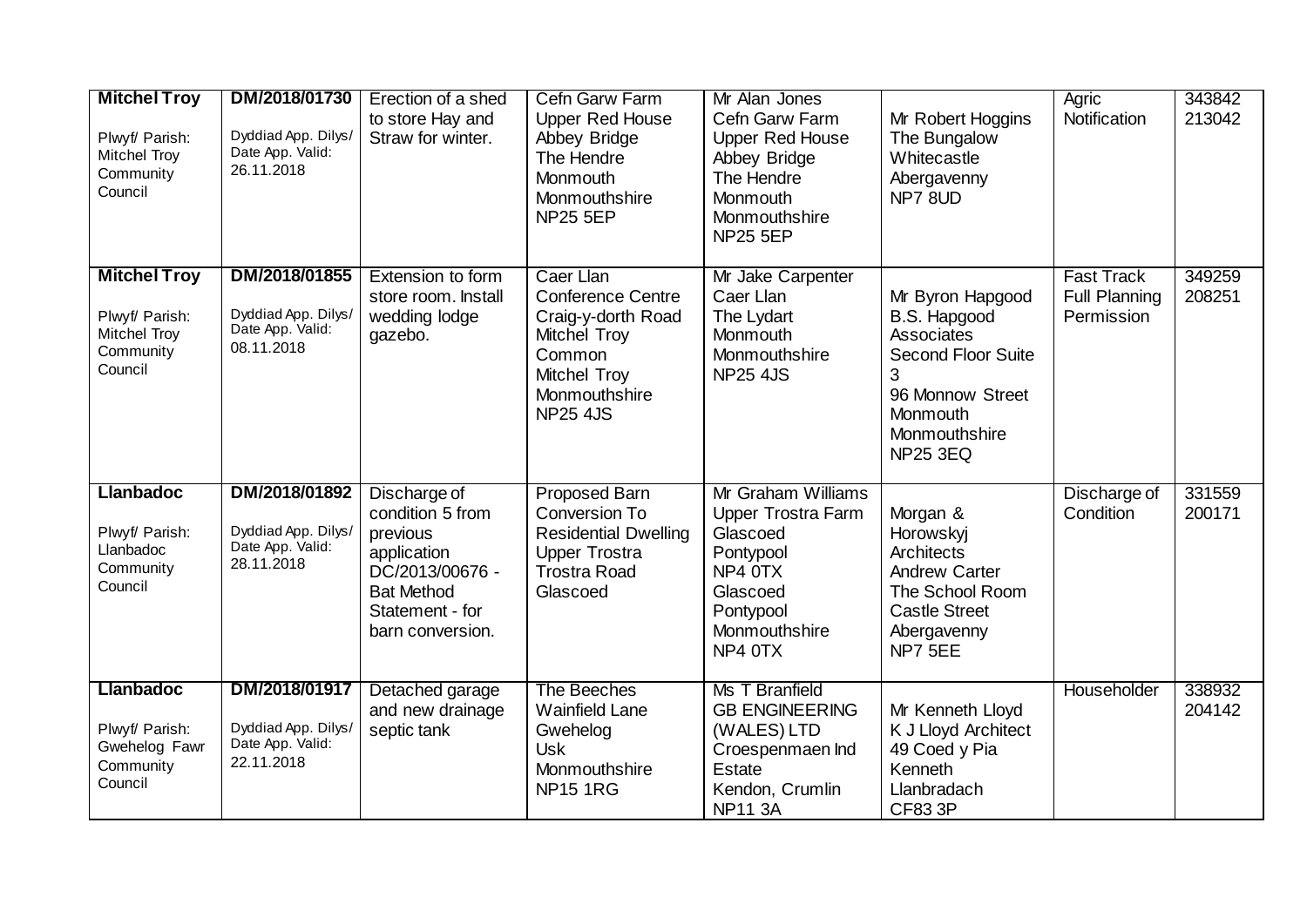| Raglan<br>Plwyf/ Parish:<br>Raglan<br>Community<br>Council                                           | DM/2018/01777<br>Dyddiad App. Dilys/<br>Date App. Valid:<br>25.10.2018 | Erection of<br>detached dwelling<br>house.                                                                                                                         | <b>Proposed New</b><br>Dwelling Adjacent<br>To 6<br><b>Caestory Avenue</b><br>Raglan<br>Monmouthshire             | Mrs Clare O'Keeffe<br>2 Glebe Gardens<br><b>Bassaleg</b><br>Newport<br><b>NP10 8QY</b><br>United Kingdom | Mr Peter Legg<br><b>DLP</b> Architecture<br>Ltd<br><b>Systems House</b><br>89 Heol Don<br>Whitchurch<br>Cardiff<br>CF14 2AT<br>United Kingdom | Planning<br>Permission | 341115<br>207400 |
|------------------------------------------------------------------------------------------------------|------------------------------------------------------------------------|--------------------------------------------------------------------------------------------------------------------------------------------------------------------|-------------------------------------------------------------------------------------------------------------------|----------------------------------------------------------------------------------------------------------|-----------------------------------------------------------------------------------------------------------------------------------------------|------------------------|------------------|
| Raglan<br>Plwyf/ Parish:<br>Raglan<br>Community<br>Council                                           | DM/2018/01841<br>Dyddiad App. Dilys/<br>Date App. Valid:<br>22.11.2018 | A 1500mm x<br>1965mm wall<br>mounted entrance<br>feature<br>B 1500 x 300mm<br>wall mounted<br><b>Customer Parking</b><br>sign<br>C Dealer name and<br>service sign | Raglan Ford Car<br><b>Sales</b><br><b>High Street</b><br>Raglan<br><b>Usk</b><br>Monmouthshire<br><b>NP15 2DY</b> | Mr Gavin Bradford<br><b>High Street</b><br>Raglan<br><b>NP15 2DY</b>                                     | Mrs Faye Dwyer<br>Merson Signs Ltd<br>1 Law Place<br>Nerston Ind Est<br>East Kilbride<br><b>GLASGOW</b><br>G74 4QQ<br>United Kingdom          | Advert<br>Consent      | 341180<br>207677 |
| <b>Trellech</b><br><b>United</b><br>Plwyf/ Parish:<br><b>Trellech United</b><br>Community<br>Council | DM/2018/01677<br>Dyddiad App. Dilys/<br>Date App. Valid:<br>19.11.2018 | Wildlife pond in<br>garden.                                                                                                                                        | Home Farm<br>Greystones Lane<br>Pen Y Fan<br>The Narth<br>Monmouth<br>Monmouthshire<br><b>NP25 4RA</b>            | Home Farm<br>Greystones Lane<br>Pen Y Fan<br>The Narth<br>Monmouth<br>Monmouthshire<br><b>NP25 4RA</b>   | No Agent                                                                                                                                      | Planning<br>Permission | 353054<br>205458 |
| <b>Trellech</b><br><b>United</b><br>Plwyf/ Parish:<br><b>Trellech United</b><br>Community<br>Council | DM/2018/01876<br>Dyddiad App. Dilys/<br>Date App. Valid:<br>12.11.2018 | Additional porch to<br>rear and larger<br>window to the east<br>elevation.                                                                                         | <b>Falls Cottage</b><br>Llandogo Road<br>Llandogo<br>Monmouth<br>Monmouthshire<br><b>NP25 4TP</b>                 | <b>Mr Drew Moore</b><br>Llandogo Road<br>Llandogo<br><b>NP25 4TP</b>                                     | Mr Anthony Daly<br>The Building Shop<br>Tollgate<br><b>Mitchel Troy</b><br>Monmouth<br><b>NP25 4AB</b>                                        | Householder            | 351995<br>204048 |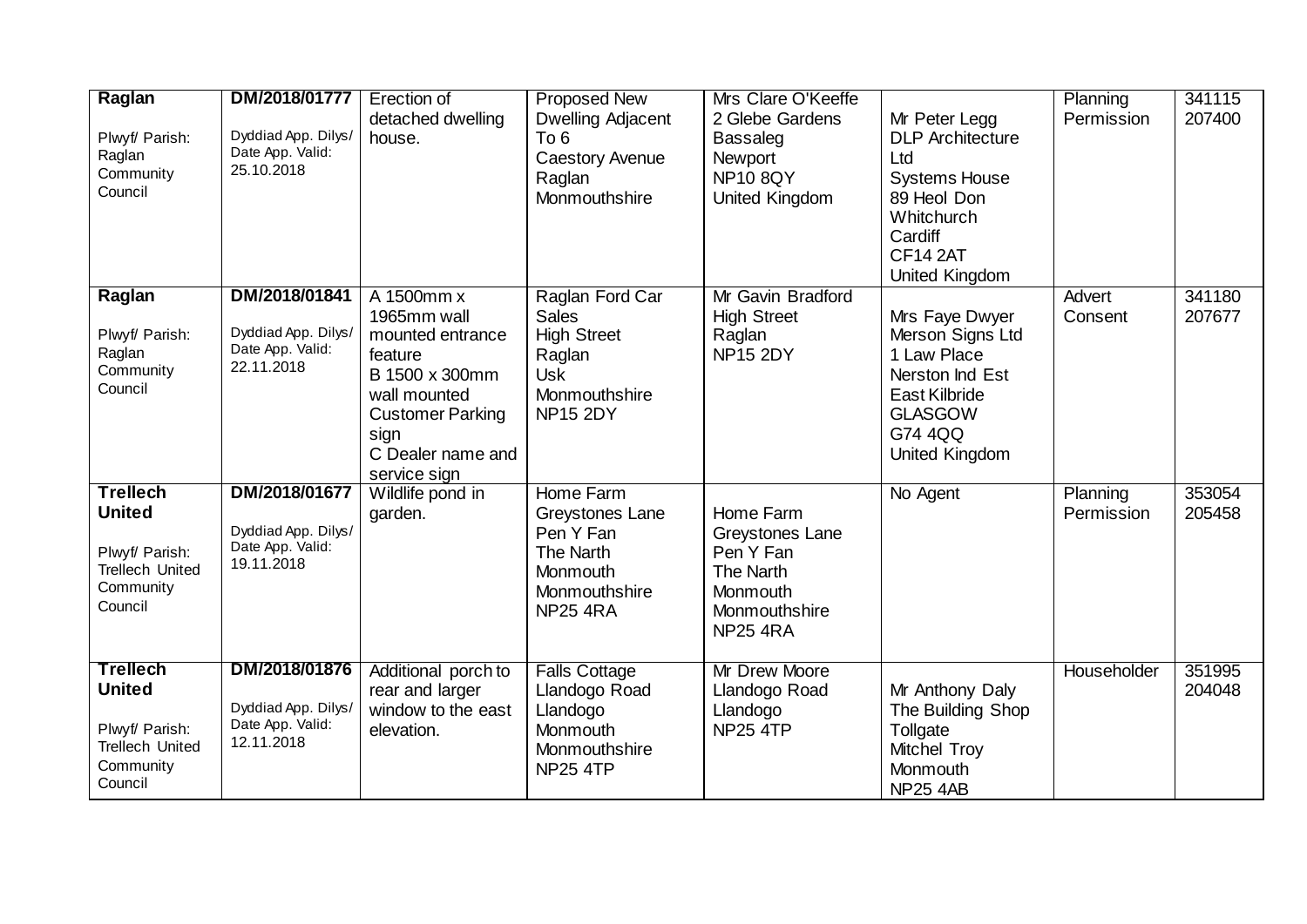| <b>Trellech</b><br><b>United</b><br>Plwyf/ Parish:<br><b>Trellech United</b><br>Community<br>Council | DM/2018/01890<br>Dyddiad App. Dilys/<br>Date App. Valid:<br>13.11.2018 | Add a flue (for new<br>wood burner<br>installation) to<br>exterior wall with<br>chimney to<br>ridgeline of<br>building. | Narth Farm<br>Robins Way<br>The Narth<br>Monmouth<br>Monmouthshire<br><b>NP25 4QG</b>                        | Mr Pete Lawley<br>Narth Farm<br>Robins Way<br><b>The Narth</b><br>Monmouth<br>Monmouthshire<br><b>NP25 4QG</b>              | No Agent                                                                                                       | Planning<br>Permission            | 352495<br>206659 |
|------------------------------------------------------------------------------------------------------|------------------------------------------------------------------------|-------------------------------------------------------------------------------------------------------------------------|--------------------------------------------------------------------------------------------------------------|-----------------------------------------------------------------------------------------------------------------------------|----------------------------------------------------------------------------------------------------------------|-----------------------------------|------------------|
| <b>Usk</b><br>Plwyf/ Parish:<br>Usk Town<br>Council                                                  | DM/2018/00716<br>Dyddiad App. Dilys/<br>Date App. Valid:<br>01.05.2018 | Discharge of<br>conditions 4, 7 and<br>11 (drawings BC 1-<br>16) relating to<br>application<br>DC/2017/01004.           | 67 Bridge Street<br><b>Usk</b>                                                                               | Mr Robert Coles<br>Studio 4b<br>4 Castle Parade<br><b>Usk</b><br>Np15 1AA                                                   | Mr Robert Coles<br>S4b Architects<br>4 Castle Parade<br><b>Usk</b><br><b>NP15 1AA</b><br><b>United Kingdom</b> | Discharge of<br>Condition         | 337490<br>200742 |
| <b>Llangybi Fawr</b><br>Plwyf/ Parish:<br>Llangybi Fawr<br>Community<br>Council                      | DM/2018/01615<br>Dyddiad App. Dilys/<br>Date App. Valid:<br>21.11.2018 | Removal of<br>condition 4 (bat<br>mitigation Method<br>Statement) from<br>planning consent<br>DC/2017/00269.            | <b>Brook House</b><br>Darren Road<br>Llanthewy<br>Llandegveth<br>Cwmbran<br>Monmouthshire<br><b>NP44 2DB</b> | <b>Mrs Cristin</b><br>Gallihawk<br><b>Brook House</b><br>Darren Road<br>Llanthewy<br>Llandegveth<br><b>NP44 2DB</b>         | No Agent                                                                                                       | Mod or<br>Removal of<br>Condition | 332329<br>197652 |
| <b>Caerwent</b><br>Plwyf/ Parish:<br>Caerwent<br>Community<br>Council                                | DM/2018/01877<br>Dyddiad App. Dilys/<br>Date App. Valid:<br>20.11.2018 | Discharge of<br>condition 3 from<br>planning consent<br>DM/2018/01253.                                                  | <b>Blackthorn House</b><br><b>Burton Villas</b><br>Caerwent<br>Caldicot<br>Monmouthshire<br><b>NP26 5AR</b>  | Mr Simon Bottomley<br><b>Blackthorn House</b><br><b>Burton Villas</b><br>Caerwent<br><b>NP26 5AR</b>                        | No Agent                                                                                                       | Discharge of<br>Condition         | 347195<br>190649 |
| <b>Caerwent</b><br>Plwyf/ Parish:<br>Caerwent<br>Community<br>Council                                | DM/2018/01897<br>Dyddiad App. Dilys/<br>Date App. Valid:<br>14.11.2018 | Discharge of<br>conditions 8, 9 and<br>10 in relation to<br>DC/2014/01519.                                              | <b>Five Lanes Farm</b><br><b>Five Lanes South</b><br><b>Fives Lanes</b><br>Caerwent<br><b>NP26 5PE</b>       | Mr William Jones<br>Carrow Hill Farm<br><b>Carrow Road</b><br><b>Carrow Hill</b><br>Caerwent<br>Caldicot<br><b>NP26 3AU</b> | Lyndon Bowkett<br>Lyndon Bowkett<br>Architectural<br>Designs<br>72 Caerau Road<br>Newport NP20 4HJ             | Discharge of<br>Condition         | 344624<br>190597 |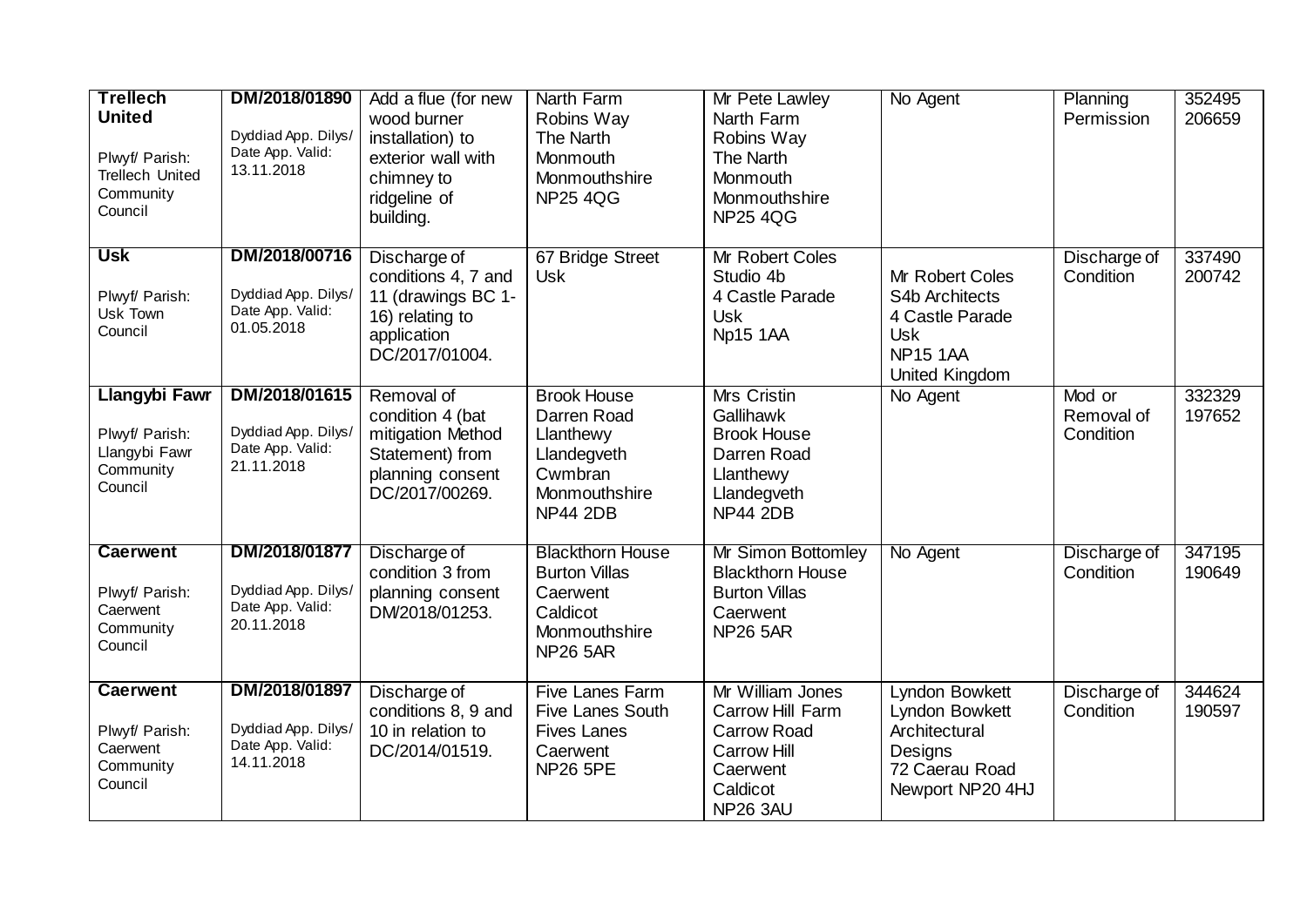| <b>Caerwent</b><br>Plwyf/ Parish:<br>Caerwent<br>Community<br>Council | DM/2018/01898<br>Dyddiad App. Dilys/<br>Date App. Valid:<br>14.11.2018 | Discharge of<br>conditions 3, 4 and<br>5 in relation to<br>DC/2016/00301.                                                   | Conversion Of<br><b>Agricultural Building</b><br>Five Lanes Farm<br><b>Five Lanes South</b><br><b>Fives Lanes</b><br>Caerwent<br><b>NP26 5PE</b> | Mr William Jones<br>Carrow Hill Farm<br><b>Carrow Road</b><br><b>Carrow Hill</b><br>Caerwent<br>Caldicot<br>Monmouthshire<br><b>NP26 3AU</b> | Lyndon Bowkett<br>Lyndon Bowkett<br>Architectural<br>Designs<br>72 Caerau Road<br>Newport NP20 4HJ                                | Discharge of<br>Condition | 344596<br>190582 |
|-----------------------------------------------------------------------|------------------------------------------------------------------------|-----------------------------------------------------------------------------------------------------------------------------|--------------------------------------------------------------------------------------------------------------------------------------------------|----------------------------------------------------------------------------------------------------------------------------------------------|-----------------------------------------------------------------------------------------------------------------------------------|---------------------------|------------------|
| <b>St Marys</b><br>Plwyf/ Parish:<br>Chepstow Town<br>Council         | DM/2018/01850<br>Dyddiad App. Dilys/<br>Date App. Valid:<br>06.11.2018 | Retrospective<br>application for<br>change of use from<br>craft/haberdashery<br>shop (A1) and<br>offices to<br>residential. | 21 Moor Street<br>Chepstow<br>Monmouthshire<br><b>NP16 5DB</b>                                                                                   | Mrs Susan Mann<br>21, Moor Street<br>Chepstow<br><b>NP16 5DB</b><br>United Kingdom                                                           | Mr Richard Liddell<br>Liddell+Associates<br>Ltd<br><b>Stuart House</b><br>The Back<br>Chepstow<br><b>NP16 5HH</b><br><b>UK</b>    | Planning<br>Permission    | 353272<br>193793 |
| Larkfield<br>Plwyf/ Parish:<br>Chepstow Town<br>Council               | DM/2018/00303<br>Dyddiad App. Dilys/<br>Date App. Valid:<br>22.02.2018 | Discharge of<br>conditions 2, 7, 8 $-$<br>9 of<br>DC/2017/01081.                                                            | Gwentlands<br><b>Bulwark Road</b><br>Chepstow<br>Monmouthshire<br><b>NP16 5JE</b>                                                                | Messrs - Heywood<br>and Maddison<br>Gwentlands<br><b>Bulwark Road</b><br><b>CHEPSTOW</b><br><b>NP16 5JE</b>                                  | Chris McGonagle<br>Liddell+Associates<br><b>Stuart House</b><br>The Back<br>Chepstow<br><b>NP16 5HH</b><br><b>UK</b>              | Discharge of<br>Condition | 353056<br>193304 |
| Larkfield<br>Plwyf/ Parish:<br>Chepstow Town<br>Council               | DM/2018/01919<br>Dyddiad App. Dilys/<br>Date App. Valid:<br>25.11.2018 | Two storey<br>extension to rear of<br>dwelling and porch<br>to front                                                        | 44 Fair View<br>Chepstow<br>Monmouthshire<br><b>NP16 5BX</b>                                                                                     | Mr R Elmes<br>44, Fair View<br>Chepstow<br><b>NP16 5BX</b>                                                                                   | Mr Dean Lock<br>Dean Lock Design<br>10, Birchwood<br>Close<br><b>Highfields</b><br>Blackwood<br><b>NP12 1WX</b><br>United Kingdom | Householder               | 352935<br>192678 |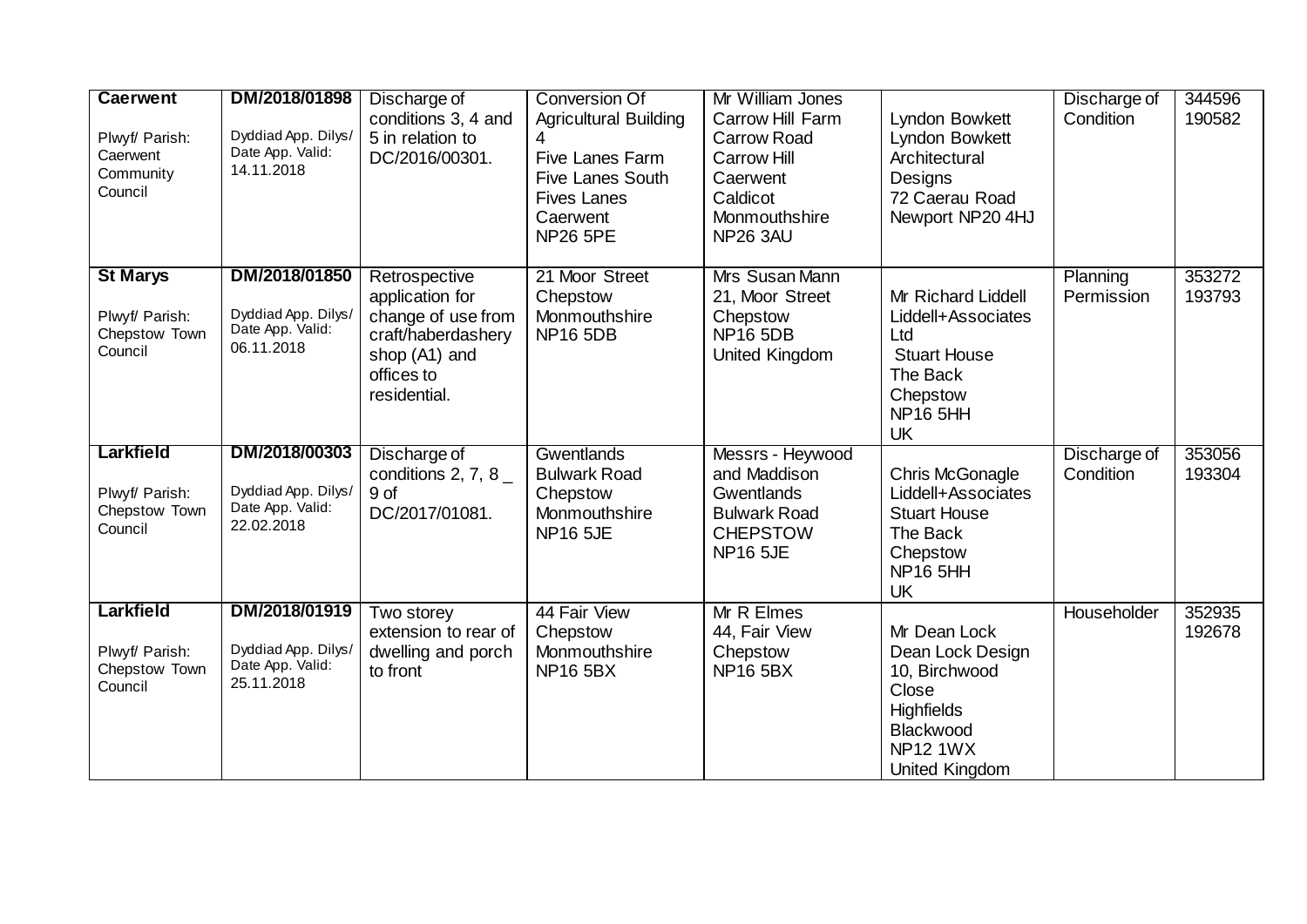| St<br><b>Christophers</b><br>Plwyf/ Parish:<br>Chepstow Town<br>Council | DM/2018/01882<br>Dyddiad App. Dilys/<br>Date App. Valid:<br>13.11.2018 | Internal<br>remodelling,<br>demolition of<br>garage and<br>reconstruct with<br>new roof and rear<br>extension. | 29 Victoria Road<br><b>Bulwark</b><br>Chepstow<br>Monmouthshire<br><b>NP16 5QW</b> | Mr & Mrs Jonathan<br>& Bryony Davis<br>29, Victoria Road<br><b>Bulwark</b><br>Chepstow<br><b>NP16 5QW</b> | Mr Stephen Traves<br>Rockfield<br><b>Architecture Ltd</b><br>1st Floor Design<br><b>Studio</b><br>Old Bute Dock Hotel<br><b>West Bute Street</b><br>Cardiff<br><b>CF105LJ</b><br>United Kingdom | Householder            | 353757<br>192570 |
|-------------------------------------------------------------------------|------------------------------------------------------------------------|----------------------------------------------------------------------------------------------------------------|------------------------------------------------------------------------------------|-----------------------------------------------------------------------------------------------------------|-------------------------------------------------------------------------------------------------------------------------------------------------------------------------------------------------|------------------------|------------------|
| St<br><b>Christophers</b><br>Plwyf/ Parish:<br>Chepstow Town<br>Council | DM/2018/01903<br>Dyddiad App. Dilys/<br>Date App. Valid:<br>15.11.2018 | Demolish existing<br>conservatory and<br>replace with single<br>storey<br>extension/conserva<br>tory.          | 4 The Octagon<br><b>Bulwark</b><br>Chepstow<br>Monmouthshire<br><b>NP165QJ</b>     | Mr And Mrs Herman<br>4 The Octagon<br><b>Bulwark</b><br>Chepstow<br>Monmouthshire<br><b>NP16 5QJ</b>      | Mr Tony Sumner<br>Dunraven Windows<br><b>St Davids House</b><br>Heol Mostyn<br>Village Farm Ind.<br>Est.<br>Pyle<br><b>Brigend</b><br>CF33 6BJ                                                  | Householder            | 353654<br>192443 |
| <b>Thornwell</b><br>Plwyf/ Parish:<br>Chepstow Town<br>Council          | DM/2018/01915<br>Dyddiad App. Dilys/<br>Date App. Valid:<br>19.11.2018 | Change of use<br>from B1/B8 to<br>A1/B8.                                                                       | 6 - 9 Beaufort Park<br>Way<br>Thornwell<br>Chepstow<br>Monmouthshire               | Mr Joshua Griffiths<br><b>Pingry House</b><br>Pingry Lane<br>Coleford<br>Glos. GL16 8QD                   | No Agent                                                                                                                                                                                        | Planning<br>Permission | 353665<br>191594 |
| <b>West End</b><br>Plwyf/ Parish:<br>Caldicot Town<br>Council           | DM/2018/01623<br>Dyddiad App. Dilys/<br>Date App. Valid:<br>08.11.2018 | Studio flat above<br>garage.                                                                                   | 27 The Avenue<br>Caldicot<br>Monmouthshire<br>NP <sub>26</sub> 4AB                 | Mr John Bishop<br>27, The Avenue<br>Caldicot<br><b>NP26 4AB</b><br>United Kingdom                         | Mr Mark Harry<br>Maison Design<br>25 Caldicot Road<br>Rogiet<br>Caldicot<br><b>NP26 3SE</b><br><b>United Kingdom</b>                                                                            | Planning<br>Permission | 347455<br>187830 |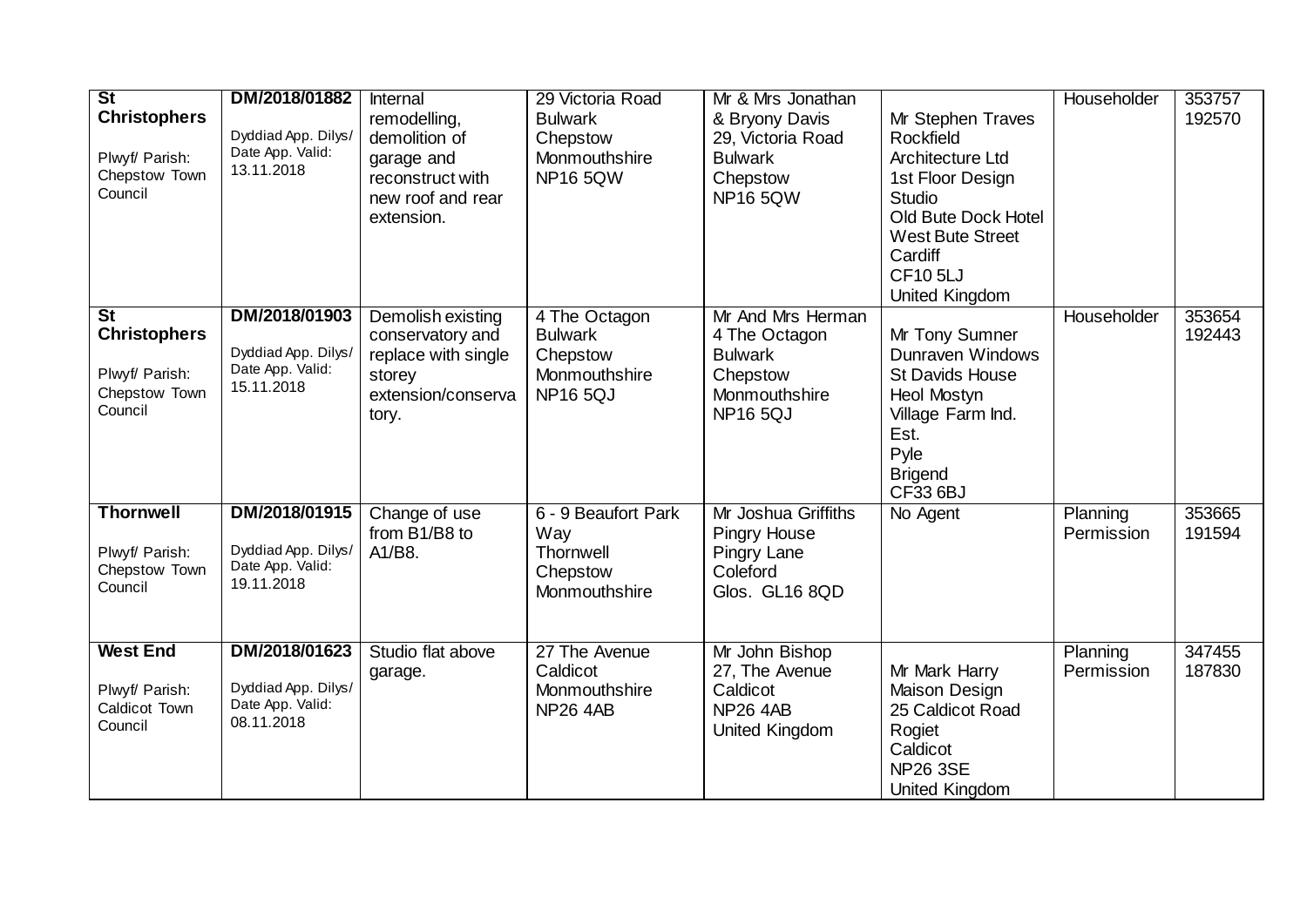| <b>West End</b><br>Plwyf/ Parish:<br>Caldicot Town<br>Council | DM/2018/01826<br>Dyddiad App. Dilys/<br>Date App. Valid:<br>15.11.2018 | Replacement of<br>existing fence                                                                                                                                                                                                                                                                                                                                                                                                                                                                         | 2 Longfellow Close<br>Caldicot<br>Monmouthshire<br><b>NP26 4LE</b> | Mr Andrew Burnett<br>2 Longfellow Close<br>Caldicot<br>Monmouthshire<br><b>NP26 4LE</b>                                               | No Agent                                                                                                              | Householder                                 | 347129<br>188071 |
|---------------------------------------------------------------|------------------------------------------------------------------------|----------------------------------------------------------------------------------------------------------------------------------------------------------------------------------------------------------------------------------------------------------------------------------------------------------------------------------------------------------------------------------------------------------------------------------------------------------------------------------------------------------|--------------------------------------------------------------------|---------------------------------------------------------------------------------------------------------------------------------------|-----------------------------------------------------------------------------------------------------------------------|---------------------------------------------|------------------|
| <b>Severn</b><br>Plwyf/ Parish:<br>Caldicot Town<br>Council   | DM/2018/01797<br>Dyddiad App. Dilys/<br>Date App. Valid:<br>20.11.2018 | The erection of the<br>perimeter fencing<br>approved on 19th<br>September 2018<br>has been<br>completed in<br>compliance with<br>condition 8 of<br>planning<br>permission Ref<br>DC/2003/00160<br>and drainage works<br>have been<br>undertaken in<br>compliance with<br>condition 6 of<br>planning<br>permission Ref<br>DC/2003/00160.<br>The drainage<br>works that have<br>been undertaken<br>are also in<br>compliance with a<br><b>Building</b><br>Regulations<br>application Ref<br>FP/2018/00632. | 1 The Pill<br>Caldicot<br>Monmouthshire<br><b>NP26 5JQ</b>         | Mr Chris Jackson<br>RBM Haulage and<br>Hire Ltd<br>1, Usk Road<br>Shirenewton<br><b>CHEPSTOW</b><br><b>NP16 6RY</b><br>United Kingdom | Mr Chris Jackson<br><b>CJ Projects</b><br>Oakland<br>Devauden<br><b>CHEPSTOW</b><br><b>NP16 6PE</b><br>United Kingdom | Certificate of<br>ExistLawful<br>Use or Dev | 349162<br>187628 |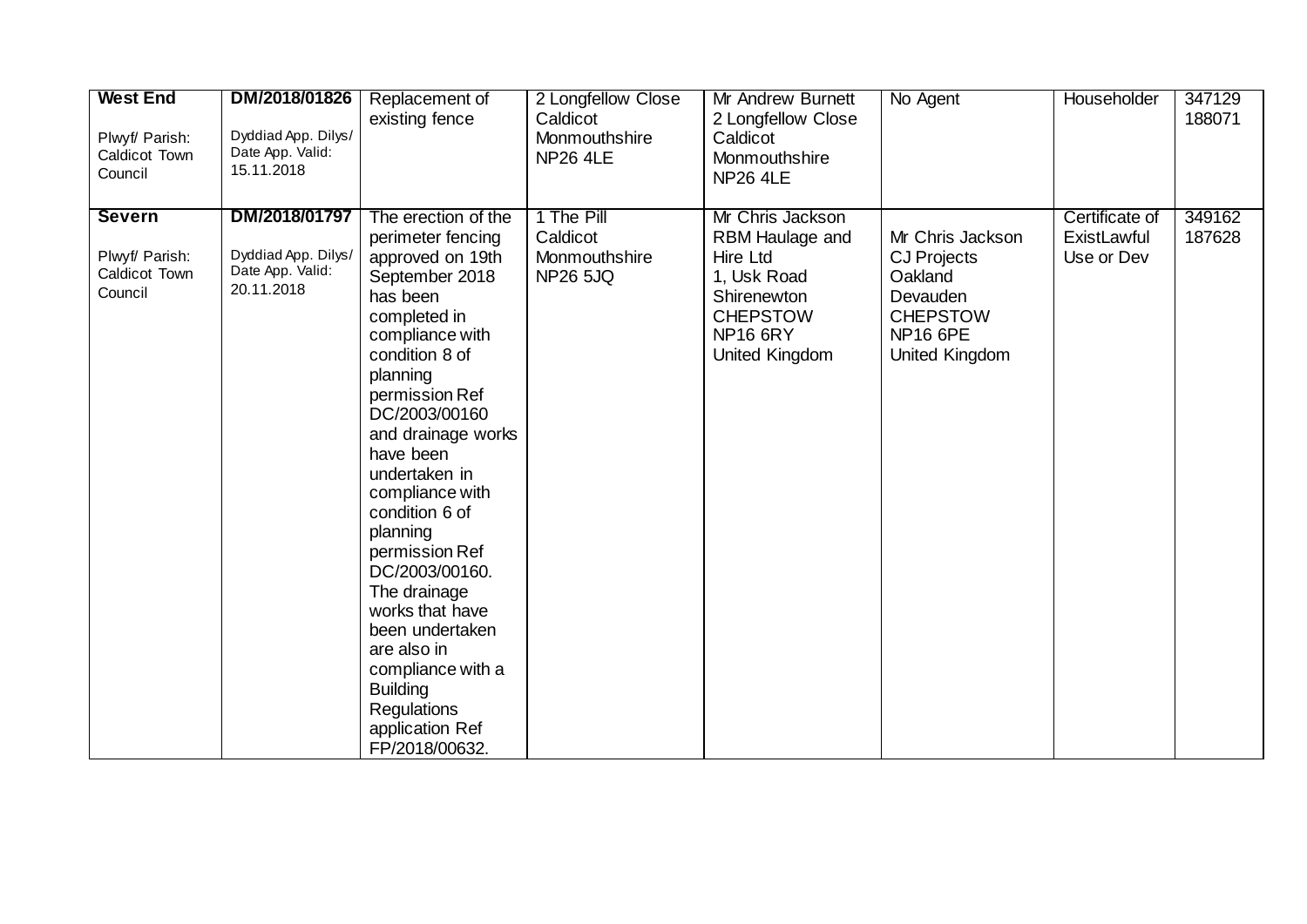| <b>Castle</b>        | DM/2018/01909                           | Open sided, roofed   | Abergavenny              | Monmouthshire             |                           | Planning    | 329968 |
|----------------------|-----------------------------------------|----------------------|--------------------------|---------------------------|---------------------------|-------------|--------|
|                      |                                         | pavilion with new    | <b>Museum And Castle</b> | <b>County Council and</b> | Sarah Browne              | Permission  | 213921 |
| Plwyf/ Parish:       | Dyddiad App. Dilys/                     | hard surfacing.      | <b>Castle Street</b>     | Neville Estate Ltd        | Sarah Browne              |             |        |
| Abergavenny          | Date App. Valid:                        |                      | Abergavenny              | Monmouthshire             | Architect                 |             |        |
| Town Council         | 26.11.2018                              |                      | Monmouthshire            | <b>Museums</b>            | <b>Silver Birches New</b> |             |        |
|                      |                                         |                      | NP7 5EE                  | Abergavenny               | <b>Dixton Road</b>        |             |        |
|                      |                                         |                      |                          | Museum, The               | Monmouth                  |             |        |
|                      |                                         |                      |                          | Castle,                   | <b>NP25 3PR</b>           |             |        |
|                      |                                         |                      |                          | <b>Castle Street</b>      | United Kingdom            |             |        |
|                      |                                         |                      |                          | Abergavenny,              |                           |             |        |
|                      |                                         |                      |                          | Monmouthshire             |                           |             |        |
|                      |                                         |                      |                          | NP7 5EE                   |                           |             |        |
|                      |                                         |                      |                          | <b>UK</b>                 |                           |             |        |
| <b>Devauden</b>      | DM/2018/01848                           | Single storey porch  | The Barn House           | Mr A Payne                |                           | Householder | 348602 |
|                      |                                         | and cladding         | <b>Grange Park House</b> | The Barn House            | Mrs H Davies              |             | 201238 |
| Plwyf/ Parish:       | Dyddiad App. Dilys/                     | alterations.         | <b>Trellech Grange</b>   | <b>Grange Park House</b>  | <b>Graham Frecknall</b>   |             |        |
| Devauden             | Date App. Valid:                        |                      | Chepstow                 | <b>Trellech Grange</b>    | Architects                |             |        |
| Community            | 15.11.2018                              |                      | Monmouthshire            | Chepstow                  | 9 Agincourt Street        |             |        |
| Council              |                                         |                      | <b>NP16 6QN</b>          | Monmouthshire             | Monmouth                  |             |        |
|                      |                                         |                      |                          | <b>NP16 6QN</b>           | Np25 3DZ                  |             |        |
|                      |                                         |                      |                          |                           | <b>United Kingdom</b>     |             |        |
| <b>Devauden</b>      | DM/2018/01895                           | Removal of           | Cledd-Y-Tan Wood         | Mr Richard Holland        | No Agent                  | Mod or      | 345990 |
|                      |                                         | condition 3 relating | Devauden                 | The Home Of Stone         |                           | Removal of  | 197609 |
| Plwyf/ Parish:       | Dyddiad App. Dilys/<br>Date App. Valid: | to dormice on the    | Chepstow                 | Ltd                       |                           | Condition   |        |
| Devauden             | 14.11.2018                              | site of planning     | Monmouthshire            | Boot Barn                 |                           |             |        |
| Community<br>Council |                                         | consent              | <b>NP16 6DA</b>          | Celyn-kiln To The         |                           |             |        |
|                      |                                         | DC/2015/01541        |                          | <b>Boot</b>               |                           |             |        |
|                      |                                         | (Excavate 1,500      |                          | <b>Skenfrith</b>          |                           |             |        |
|                      |                                         | cubic metres stone   |                          | Monmouthshire             |                           |             |        |
|                      |                                         | only for building    |                          | NP25 5NU                  |                           |             |        |
|                      |                                         | purposes)            |                          |                           |                           |             |        |
| <b>Devauden</b>      | DM/2018/01902                           | Erection of an       | <b>Stable Block</b>      | Mr & Mrs Brett Digby      | Mr Chris Jackson          | Planning    | 342806 |
|                      |                                         | equine stable        | <b>Usk Road</b>          | 1, Usk Road               | <b>CJ Projects</b>        | Permission  | 198917 |
| Plwyf/ Parish:       | Dyddiad App. Dilys/<br>Date App. Valid: | block, with new      | Llangwm                  | Earlswood                 | Oakland                   |             |        |
| Llangwm<br>Community | 15.11.2018                              | field access and     | Monmouthshire            | <b>SHIRENEWTON</b>        | Devauden                  |             |        |
| Council              |                                         | track.               | NP15 1HD                 | <b>NP16 6RY</b>           | <b>CHEPSTOW</b>           |             |        |
|                      |                                         |                      |                          | <b>United Kingdom</b>     | <b>NP16 6PE</b>           |             |        |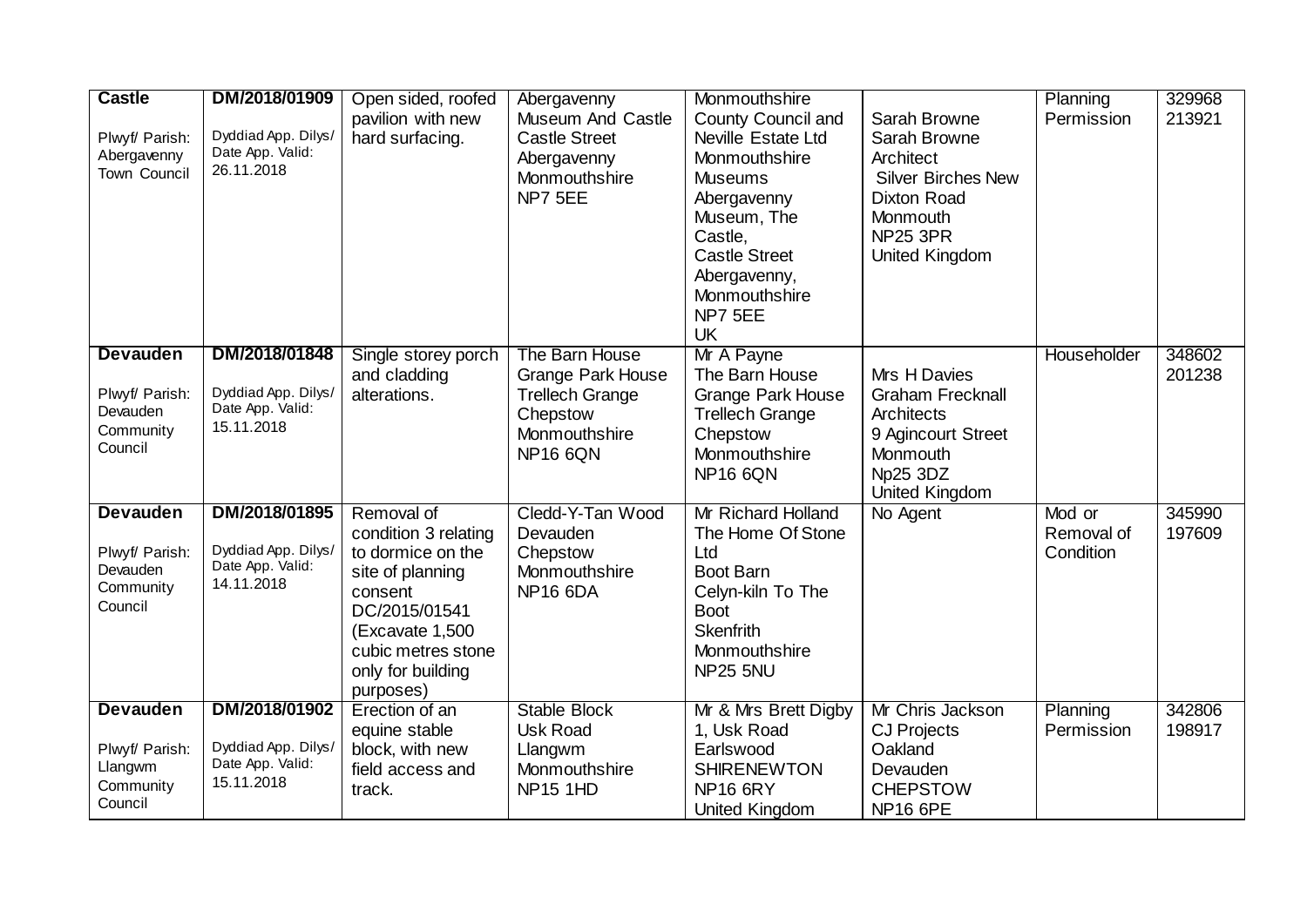| <b>Dixton With</b><br><b>Osbaston</b><br>Plwyf/ Parish:<br>Monmouth<br>Town Council | DM/2018/01782<br>Dyddiad App. Dilys/<br>Date App. Valid:<br>09.11.2018 | First floor extension<br>to existing<br>bungalow                                                                           | <b>Ty Nant</b><br><b>Beaufort Road</b><br>Osbaston<br>Monmouth<br>Monmouthshire<br>NP25 3HU | Mr Mickee Fabbro<br><b>Beaufort Road</b><br>Osbaston<br>Monmouth<br>NP25 3HU                                                                                           | Anthony Daly<br>The Building Shop<br>Tollgate<br><b>Mitchel Troy</b><br>Monmouth                                                 | Householder               | 350349<br>214202 |
|-------------------------------------------------------------------------------------|------------------------------------------------------------------------|----------------------------------------------------------------------------------------------------------------------------|---------------------------------------------------------------------------------------------|------------------------------------------------------------------------------------------------------------------------------------------------------------------------|----------------------------------------------------------------------------------------------------------------------------------|---------------------------|------------------|
| <b>Dixton With</b><br><b>Osbaston</b><br>Plwyf/ Parish:<br>Monmouth<br>Town Council | DM/2018/01800<br>Dyddiad App. Dilys/<br>Date App. Valid:<br>21.11.2018 | Non-material<br>amendments in<br>relation to<br>DC/2013/00380.                                                             | Paddock Barn<br><b>Osbaston Road</b><br>Monmouth<br>Monmouthshire                           | <b>Flora Coutts</b><br><b>Osbaston Farm</b><br><b>Osbaston Road</b><br>Monmouth<br>Monmouthshire<br><b>NP25 5DL</b>                                                    | No Agent                                                                                                                         | Non Material<br>Amendment | 350063<br>214140 |
| <b>Drybridge</b><br>Plwyf/ Parish:<br>Monmouth<br>Town Council                      | DM/2018/01885<br>Dyddiad App. Dilys/<br>Date App. Valid:<br>12.11.2018 | Alterations and<br>extensions to<br>dwelling and<br>associated garden<br>curtilage and<br>boundary<br>treatments.          | <b>Priory Cottage</b><br>Nailer's Lane<br>Monmouth<br>Monmouthshire<br><b>NP25 3EH</b>      | Mr David Rogers<br>Allied Land<br>Developments<br>Hanover House<br>118 Queens Road<br><b>Brighton</b><br><b>Essex</b><br>BN1 3XG                                       | Mr Adrian Birch<br><b>Adrian Birch</b><br>Associates<br>Ridgeway<br>Mill Hill<br><b>Brockweir</b><br>Chepstow<br><b>NP16 7NF</b> | Householder               | 350653<br>212800 |
| Mill<br>Plwyf/ Parish:<br>Llanover<br>Community<br>Council                          | DM/2018/00498<br>Dyddiad App. Dilys/<br>Date App. Valid:<br>22.03.2018 | Discharge of<br>condition no.9 (bat<br>roost method<br>statement) of<br><b>Listed Building</b><br>Consent<br>DC/2017/00503 | Ty Ardd<br>Hanover Road<br>Llanover<br>Abergavenny<br>Monmouthshire<br>NP7 9EF              | Mr T. Jones<br><b>Trustees of Llanover</b><br>and Coldbrook<br>Estate<br>The Estate Office<br><b>Court Farm</b><br>LLanover<br>Abergavenny<br>NP7 9YD<br>Monmouthshire | Mr Lewis Morgan<br>Morgan and<br>Horowskyi<br>The School Room<br><b>Castle Street</b><br>Abergavenny<br>NP7 5EE                  | Discharge of<br>Condition | 332051<br>208556 |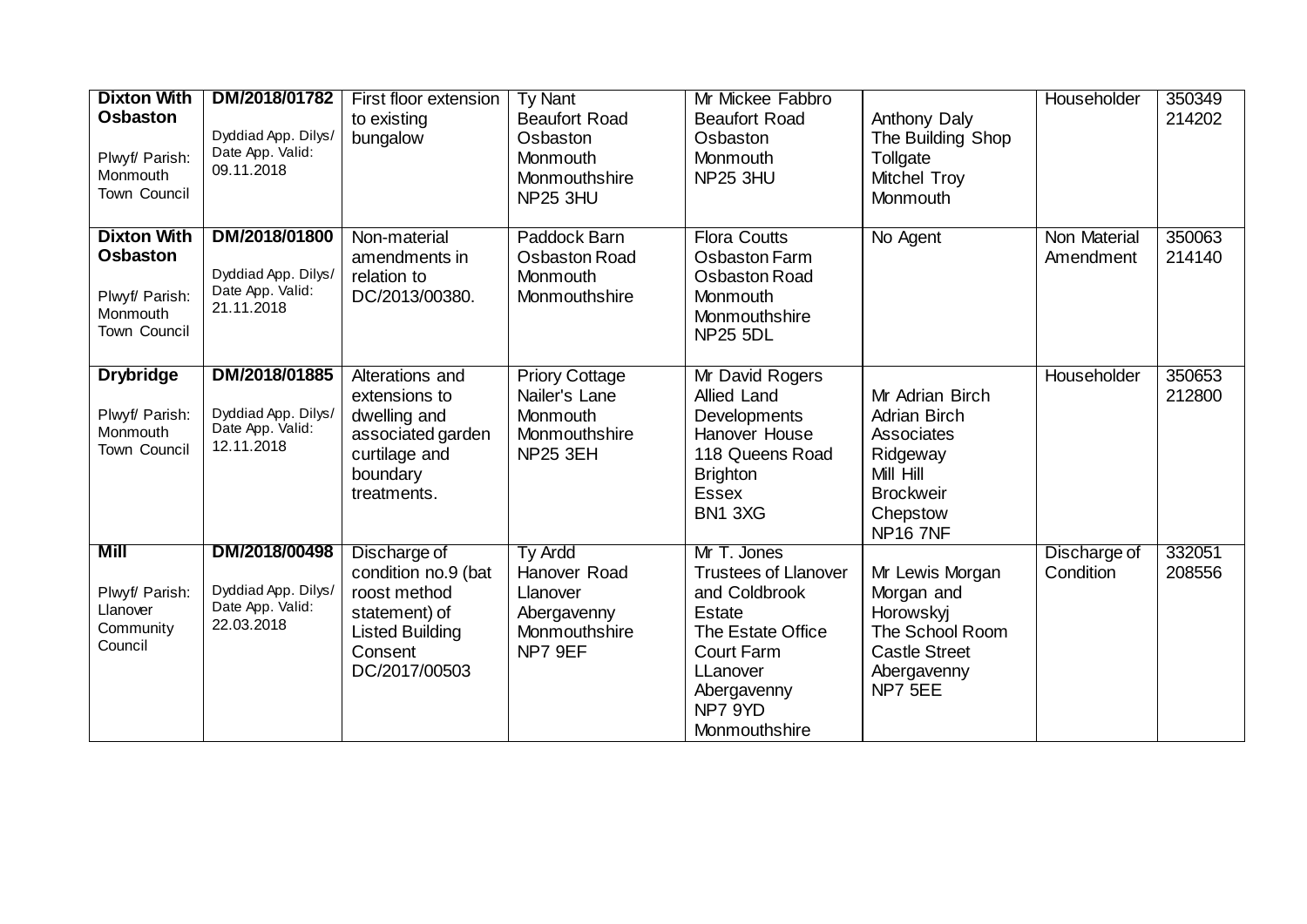| Mill<br>Plwyf/ Parish:<br>Magor With<br>Undy<br>Community<br>Council        | DM/2018/01899<br>Dyddiad App. Dilys/<br>Date App. Valid:<br>15.11.2018 | New parking area<br>with scooter stores,<br>new footpaths,<br>sitting and clothes<br>drying areas | <b>The Lawns</b><br>West End<br>Magor<br>Monmouthshire                                                                                | <b>Doyle</b><br>Monmouthshire<br><b>Housing Association</b><br>Nant Y Pia House<br>Pontypool<br>NP4 0JJ<br>United Kingdom                                                             | Mr Mike Swain<br>MPS Surveying &<br>Architectural Design<br>Ltd<br>23a Monk Street<br>Abergavenny<br>NP7 5ND<br>United Kingdom | Planning<br>Permission    | 342413<br>187055 |
|-----------------------------------------------------------------------------|------------------------------------------------------------------------|---------------------------------------------------------------------------------------------------|---------------------------------------------------------------------------------------------------------------------------------------|---------------------------------------------------------------------------------------------------------------------------------------------------------------------------------------|--------------------------------------------------------------------------------------------------------------------------------|---------------------------|------------------|
| <b>Shirenewton</b><br>Plwyf/ Parish:<br>Shirenewton<br>Community<br>Council | DM/2018/01857<br>Dyddiad App. Dilys/<br>Date App. Valid:<br>07.11.2018 | Discharge of<br>condition 8 from<br>planning consent<br>DC/2017/01066.                            | Conversion Of<br><b>Redundant Cow</b><br>Shed<br>Argoed Farm<br><b>Upper Argoed Road</b><br>Earlswood<br>Shirenewton<br>Monmouthshire | Mr Philip JM Smith<br>Phil Smith Heat and<br>Plumb<br>The Elms<br>Argoed Farm<br><b>Upper Argoed Road</b><br>Earlswood<br>Shirenewton<br>Chepstow<br>Monmouthshire<br><b>NP16 6AP</b> | Mr Ken Lloyd<br>49 Coed Y Pia<br>Llanbradach<br>Caerphilly<br>Glamorgan<br>CF83 3PT                                            | Discharge of<br>Condition | 346246<br>194354 |
| <b>Shirenewton</b><br>Plwyf/ Parish:<br>Mathern<br>Community<br>Council     | DM/2018/01883<br>Dyddiad App. Dilys/<br>Date App. Valid:<br>21.11.2018 | Discharge of<br>conditions 6, 7 and<br>9 from planning<br>consent<br>DC/2016/01308.               | Land At Bridge<br>House<br>A48 Chepstow<br>Garden Centre To<br><b>Pwllmeyric Hill</b><br>Pwllmeyric<br>Monmouthshire                  | Mr Robert Bailey<br><b>Bond Demolition</b><br>3B Ocean Park<br>Pant Glas Ind. Est.<br>Caerphilly<br><b>CF83 8DR</b>                                                                   | No Agent                                                                                                                       | Discharge of<br>Condition | 351568<br>192215 |